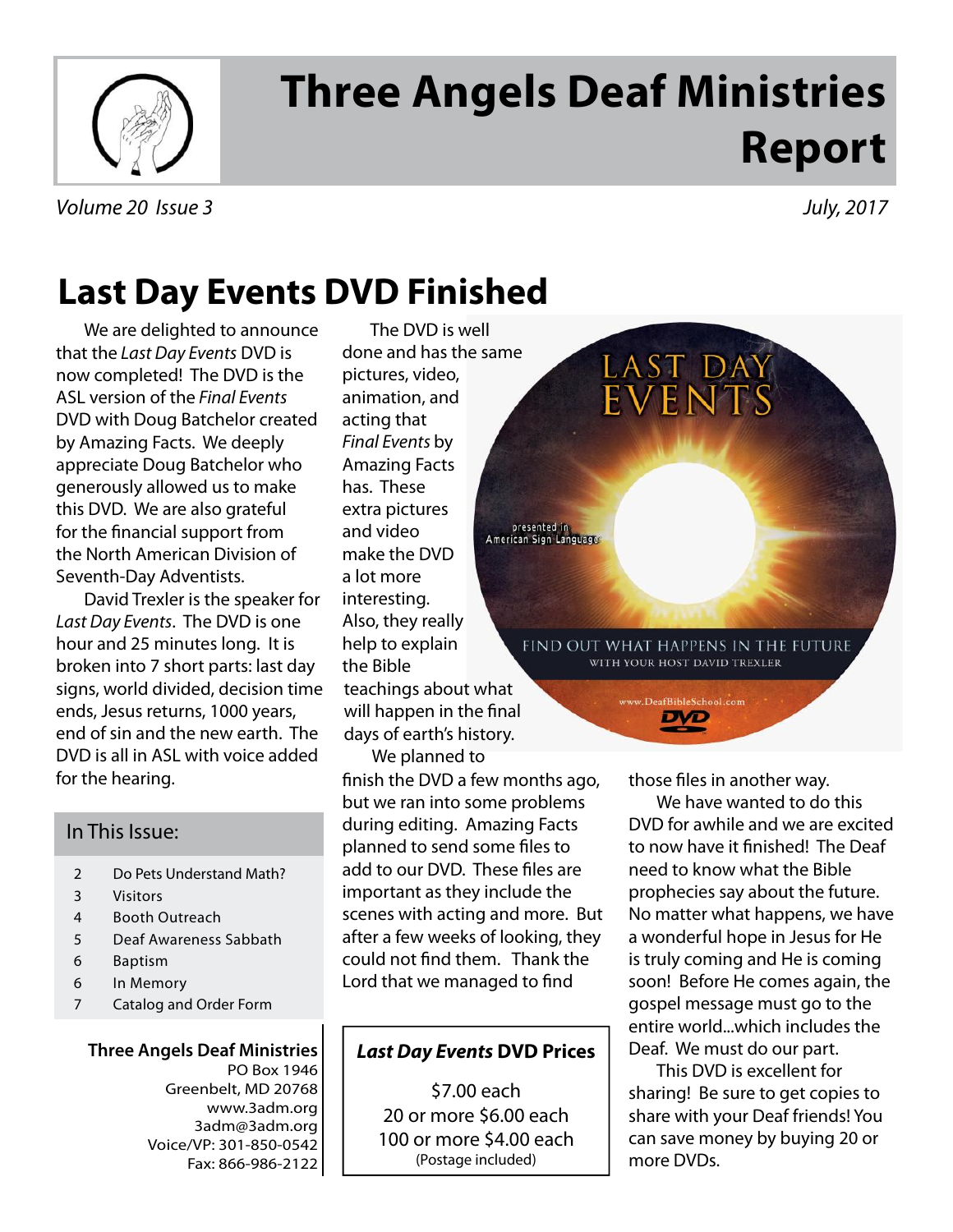### **Speaker's Dialogue: Do Pets Understand Mathematics?**

**Deuteronomy 29:29 (MEV)—"The secret things belong to the Lord our God, but those things which are revealed belong to us and to our children forever, that we may do all the words of this law."**

 The question is: Can a dog or cat understand algebra? Can babies understand calculus? Of course not! Dogs and cats will never understand math. They do not reason like we do. What about babies? No, not as babies. But as babies grow and learn the basics of math, then they may understand calculus.

 You may wonder why I am asking these strange questions. The questions are based on the Bible text above. Yet, more and more people try to be equal to God.

 We have wonderful technology that makes life easier. But they bring more problems if we do not handle them correctly. People look at themselves and say that we are making a lot of progress. We are very smart because we are smart. Do they thank God for the increase of knowledge and skills? I am afraid that most people do not realize that all of our knowledge, intelligence, skills and more come from God Himself. Without God we are nothing! We read and see a lot of ego in news reports and self-glory in conversations. Where is God? God is forgotten. God is not there. Let me give you one example of selfglory.

 Several years ago a movie actor went into an Apple Store in the Los Angeles area to buy an iPhone. The sales person asked the actor for his driver's license for identification as he was buying with a credit card. Guess what! The actor was very upset and yelled at the salesman. He told the sales person that he should recognize him. He should not be asked to show his license at all. Of course, the sales person recognized him! The salesman tried to explain that the store policy required every purchaser to show their ID for every purchase. But the actor did not accept this and continue to yell. He said that he was famous and everyone should know him. He refused to show his ID and left the store angry. What was his problem? EGO. That actor thought himself great, even greater than anyone he met. The question is: Are we like him?

 Let's go back to the beginning after the creation of our beautiful world. Adam and Eve were perfect

in body, health and mind. They were warned about the tree of knowledge of good and evil. One day Eve came to the tree of knowledge of good and evil. She thought its fruit beautiful. Then she heard a serpent talking. That serpent challenged her, saying God did not want Adam and Eve to



eat the fruit of the tree of knowledge of good and evil because God had a selfish reason. The serpent (Satan) tried to prove that eating the fruit of that tree would not hurt her as God said. Satan contradicted God's word. He claimed that God was not fair to them. Satan finally convinced her to eat the fruit because she believed what Satan said about God. "Then the serpent said to the woman, "You surely will not die! For God knows that on the day you eat of it your eyes will be opened and you will be like God, knowing good and evil" (Genesis 3:4, 5, MEV).

 Eve was attracted to Satan's claim that she would gain knowledge and be equal to God. In other words, the forbidden knowledge would raise her up to the same level as the Creator God! She accepted Satan's lie but what she got was far from what she thought. The knowledge she received was pain, suffering and death. And all of their descendants have had to experience this as well.

 Not much has changed today. Many in the world seek for more wrong knowledge and sinful ways to find happiness and satisfaction.

 To be clear, there is nothing wrong with good knowledge to improve our lives. The problem is that people seek to use good knowledge in wrong ways. They twist knowledge into bad knowledge. Many Christians doubt God because they try to get knowledge from places other than the Bible. Sadly, many Christians fall for Satan's lies.

 For example, many TV preachers preach the wealth gospel. Wealth gospel is not the gospel of Jesus Christ. They use a few Bible verses to support their teachings and habits. In other words, they twist Continued on page 3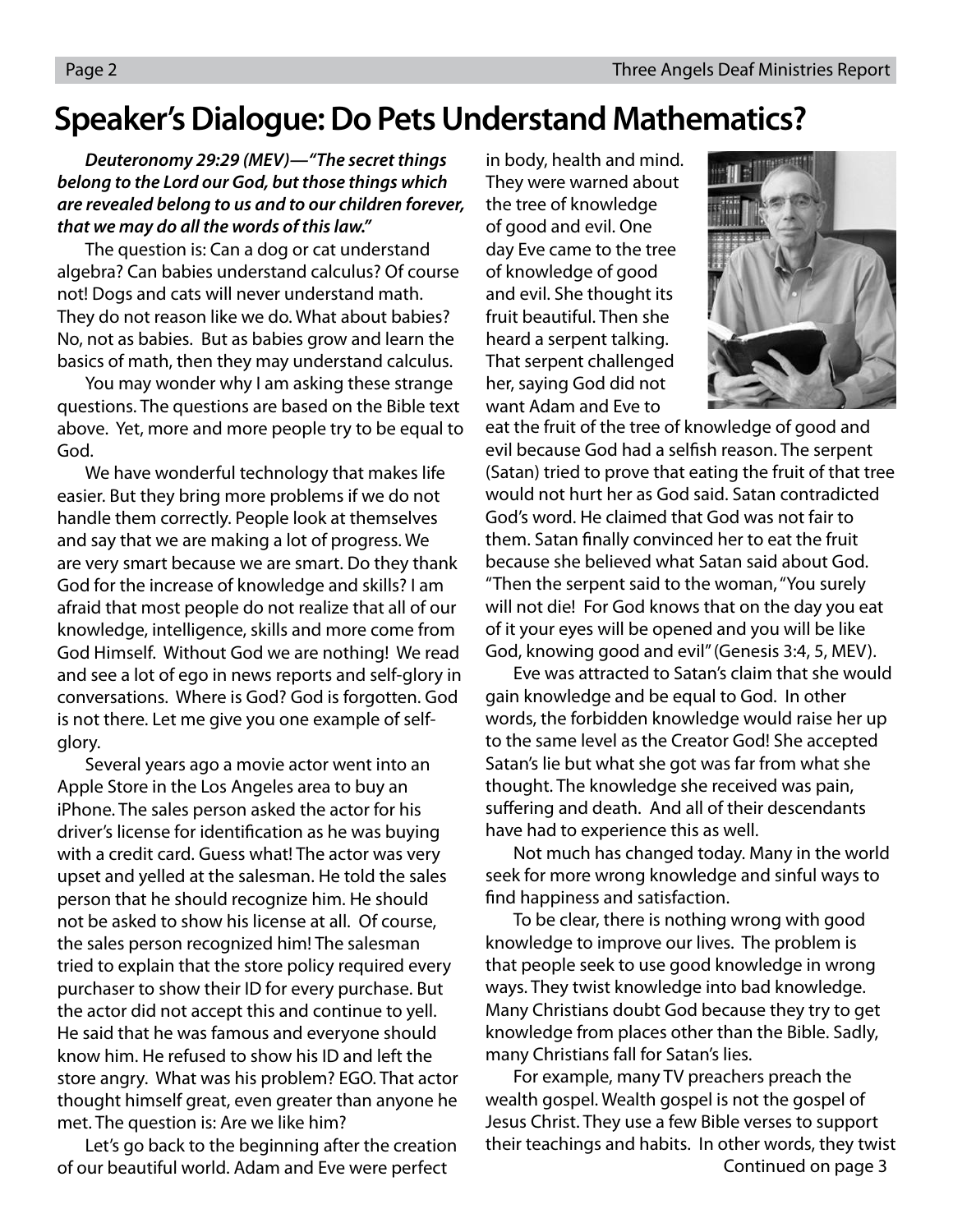### **Texas Visitors at DEAF**

On Sabbath, June 24, DEAF members in Silver Spring, Maryland were surprised and happy to have visitors from San Antonio, Texas. At the same time David Trexler returned to church to give a sermon after his surgery three weeks before. The visitors were Pastor Gabriel and Jessica Perea with their four lovely children. Pastor Perea is on Sabbatical



Photo supplied by David Trexler Photo supplied by David Trexler

leave and vacation to travel across the country. They wanted to visit our DEAF church for a long time. They enjoyed the full Deaf Sabbath School and worship service. Following the worship service we had a fellowship dinner. The family stayed with us for our afternoon study on Prophets and Kings.

In 2015, some Deaf leaders met Pastor Gabriel and Jessica at the NAD's pastors' conference in Austin, TX. Then they met a few days later in San Antonio, TX for the GC Session. Pastor Perez is

the associate pastor at Scenic Hills SDA Church where three Deaf people attend regularly. Jessica is involved with the Deaf ministry. Both are very supportive of the Deaf ministry.

If you travel to San Antonio, please visit their church and enjoy the spiritual fellowship! If you need the church's address, or any other church with Deaf ministry, go to **www.3adm.org** and click on "Churches."

David Trexler

## **Speaker Dialogue, Continued**

the truth about God. Look at Jesus! He lived a simple life. True wealth is only found in God's Word. All of the world's wealth is nothing and will be destroyed at the end. God's word is more important than gold or diamonds. All the gold in the world cannot save us from sin and trouble. Only God's word brings us to the true knowledge of our great God and Jesus Christ who only can give us true knowledge, happiness and eternal life.

 "The fear of the Lord is the beginning of knowledge, but fools despise wisdom and instruction" (Proverbs 1:7, MEV). Earlier, we read a verse about the secret things that belong to God. We need to accept what God has given to us. We will never be equal to God in power, knowledge, or anything else. We are created beings who are made beautifully by our loving and kind Creator God. He knows what is best for us. If we seek Him daily we shall be wise in the ways of the Lord. Rich in faith is what we need in this world, not rich in worldly knowledge, greatness, and materials. They fade away while God's word never fades. If we totally accept God as our basis of knowledge and salvation, we will not fade away.

David Trexler 3ADM Speaker/Director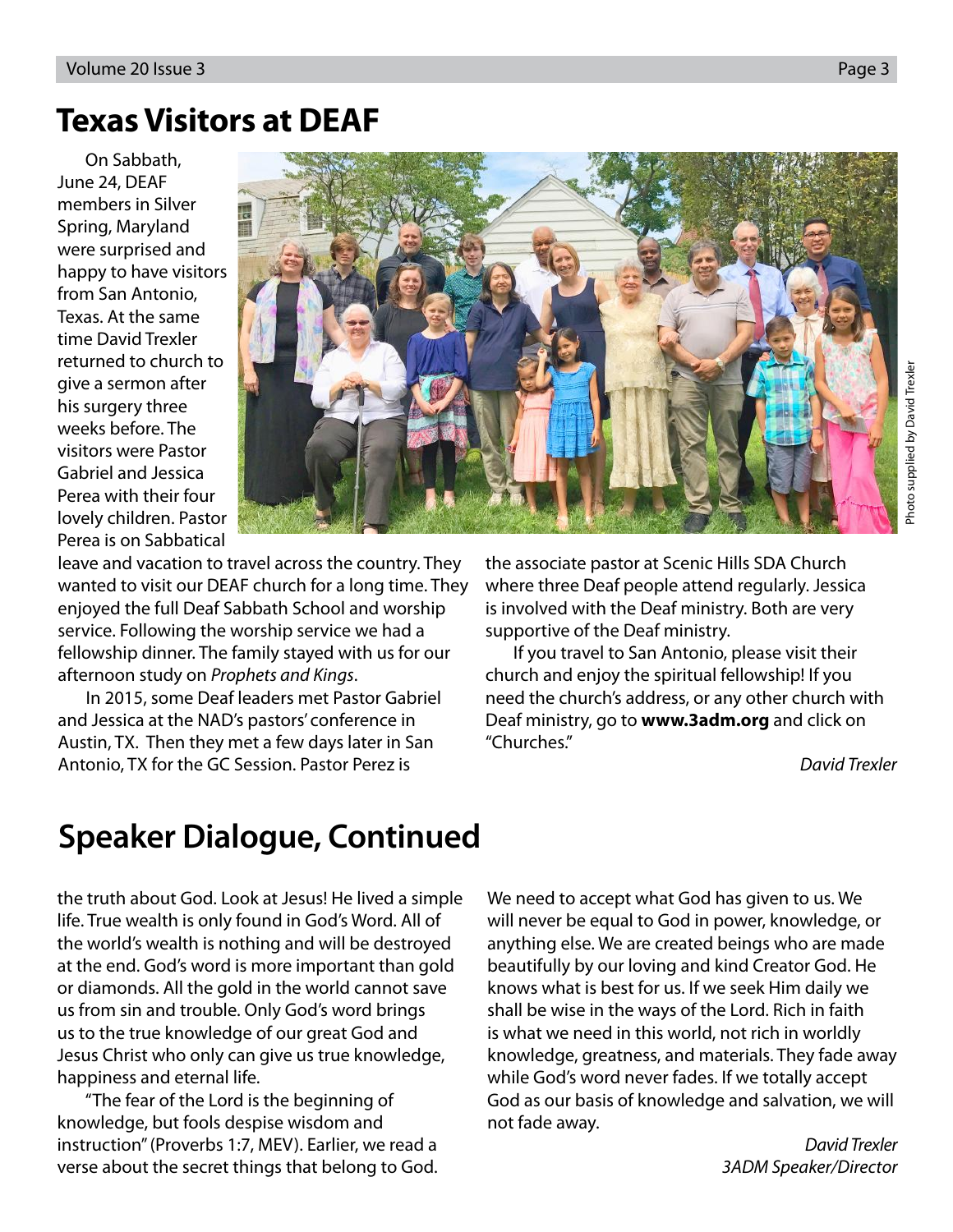### **Deaf Outreach in Denver**

We had a booth at a second expo this year. This time on May 20 in Denver, Colorado. Francisca Trexler worked our booth this time. Her husband David was not able to go with her due to the Deaf Awareness Sabbath at the Atholton SDA Church on the same day. He made a commitment to the church before DeafUnited announced their expo schedule for 2017.

DeafNation is not doing expos this year. DeafUnited attempted to take their place and scheduled expos in a number of cities across the USA. 3ADM reserved a booth for DeafUnited Expo in four cities for this spring. However, we went to only two of them. DeafUnited apparently was forced to cancel the other events due to the lack of Deaf interest and strong opposition. There is a lawsuit between DeafNation and DeafUnited. DeafNation could not host the DeafNation Expo. DeafUnited went ahead with their plans for expos in 2017 but apparently it did not work out well for them.

In Denver, DeafUnited moved their expo two times because of the opposition by the Deaf community. Francisca set up our booth at the third site, wondering how the expo would go. Francisca was surprised to see only six booths there. Very few Deaf locals came to the expo. She brought 150 gospel bags but only ten people came to pick some up. It was a very slow day. There were only two religious booths—Baptists and 3ADM.

A few people talked with Francisca about God and spiritual things. An Adventist Deaf couple, Ken and Linda Croson came to spend a lot of time with Francisca. They were baptized at the Western Deaf Camp Meeting in Milo, Oregon several years ago. This

### **Don't forget to check out 3ADM's website!**

**www.3adm.org**

- **\* Watch videos and live streaming**
- **\* Learn more about Deaf ministry**
- **\* Find dates for special events**
- **\* Order materials**
- **\* Find a church near you**
- **\* Donate**



Photo supplied by Francisca Trexler Photo supplied by Francisca Trexler

Francisca Trexler stands in front of our booth at the DeafUnited Expo in Denver, Colorado.

was a very good visit as they have been lonely for other Deaf Adventists for a long time.

At the closing of the expo several police officers came to investigate a bomb scare. Someone called 911 saying that there is a bomb at the expo. Apparently, someone played trick to hurt DeafUnited Expo. After the police officers left, Lamar Stewart, the CEO of DeafUnited, asked Francisca and a man from the Baptists' booth to lead in prayer for safety and also for forgiveness for whoever was trying to hurt the expo.

We are not sure of the future of DeafUnited Expo. Many Deaf been opposed to the new organization. Also we were quite surprised when we heard news that Lamar Stewart, the same man who asked Francisca to pray, died in June in a car accident.

3ADM will not abandon the Deaf booth ministry this year. We have reserved several booths in different locations across the nation for this fall. They are local events hosted by the local Deaf communities. These events have drawn thousands of Deaf people. We look forward to spending more time with the local Deaf people with hopes that many will respond to our offers in our gospel bags and DVDs. Pray for the outreach ministry to continue and be successful in planting the seeds. We have seen good results at past booth events. Our Deaf Bible School continues to have new students through the work of the booths. Please keep us in your prayers.

David Trexler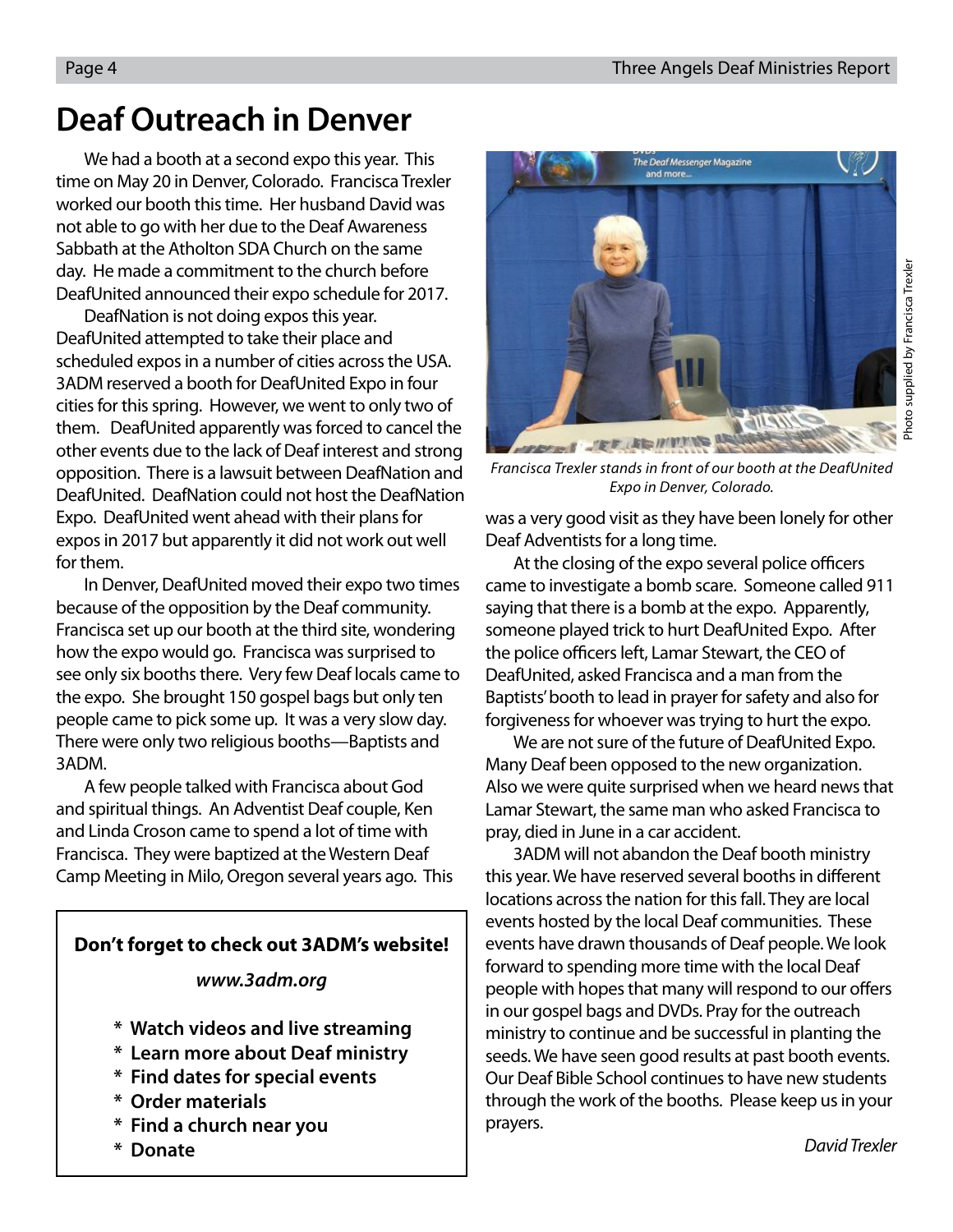Photo by Beth Villaneuva

Photo by Beth Villaneuva

### **Deaf Awareness Sabbath**

Deaf Awareness Sabbath was held May 20 at the Atholton Seventh-day Adventist Church in Columbia, Maryland. David Trexler was invited to be the featured speaker of this special event, the first for this church to ever have. The Deaf participated in the worship service with sign language interpreters. Most of the DEAF (Deaf Evangelistic Adventist Fellowship in Silver Spring, MD) members attended this special event. The hearing congregation never had this experience before. They were exposed to Deaf ministry in action and they really had a special blessing. After the service the church's deacons passed out 3ADM's brochures as people left the church. Some took Esther Doss' book Can You Hear Us?

Individuals who planned the event are: Laura Quinn (a hearing member who strongly supports Frances English and her daughter Margie lead out in the



David Trexler preaches the word to both hearing and Deaf. Farrah Santiago signed a solo special music.



Farrah Santiago, Margie English, and Sheelah Kimbrough sign a special music song.

Deaf ministry), Oma Sampson, Jason and Sheelah Kimbrough, and Pastor Shawn Paris. They did a wonderful job.

David Trexler



congregational song service.





Jason Kimbrough and Neill Bridges monitored the video shooting for live streaming.

Photo by Beth Villaneuva

Photo by Beth Villaneuva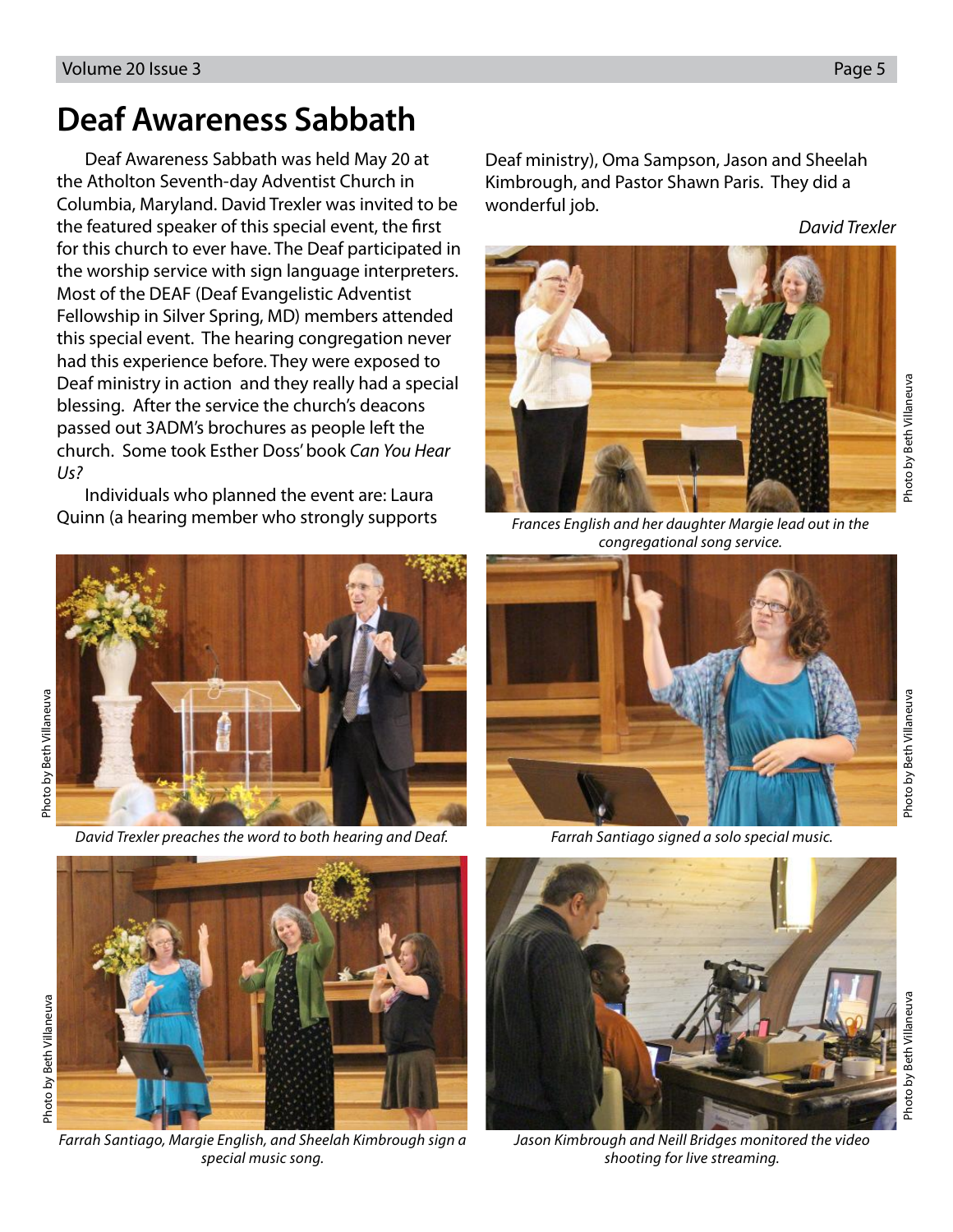### **Baptism in Washington**

On June 3, a Deaf woman was baptized! Cynthia Costa was baptized by Pastor Ben Orian at the South Tacoma Adventist Fellowship in Washington.

She studied the Discover Bible Course with a Bible worker for a few months. She was full of happiness and joy when she was baptized and her love for Jesus can be clearly seen.

Nohelani Jarnes found out about the baptism a few days before it happened and was able to be there on that special day to interpret this special event for Cynthia. God provided just in time!



### **Donations**

**In Memory of...** Shawn Michael Johnston by Sara Johnston

> **In Honor of...** Marvin Budd by Luis Leonor

#### **3ADM Board of Directors**

Bruce Buzzell, Chairperson Paul Kelly, Vice-Chairperson Chuck McGehee, Treasurer Alfred Griffith, Secretary George Belser Marvin Budd Margie English

#### **3ADM Staff**

David M. Trexler Speaker/Director Francisca Trexler

Assistant Director

Esther Doss Public Relations/Development

### **In Memory: Skipper Garner**

Aldon C. (Skipper) Garner passed away on June 14. He was 72 years old. He was married to Sharron and lived in Malvern, Arkansas for many years.

Esther Doss has a hearing brother who wrote what he remembers about Skipper: "Sorry to hear about Skipper. Skipper and I met in Hot Springs [Arkansas] when I was a member of the Hot Springs church. He was excited about the SDA church and mostly about the Sabbath.

"When I met him he was wearing a black vest, a Greek fisherman-style hat. He was funny, always joking and laughing. We started Bible studies along with his wife. I taught a special Sabbath School class that included him, his wife and me. We met every Sabbath morning for a few months. He never missed a class. Skipper became very excited when we talked about end time prophecies .

"After the Bible Studies he wanted to be baptized. But before he was baptized he wanted me to make two important phone calls. First he wanted me to call his aunt and let her know he was becoming an Seventh day Adventist. She was an Adventist but did not know he was studying to become an Adventist. She had been praying for him for many years and when I talked to her she was so happy and surprised.

"Next he wanted me to call the leader of the Pentecostal church. Skipper was an ordained minister and he wanted them to know that he could no longer be a Pentecostal minister and is leaving their [church]. So I call them and told them he no longer belongs to their church because he decided to become a Seventh day Adventist. Skipper was so happy when I made those phone calls. He felt proud to be a new member of the Adventist church. We continued to study together and be good friends. I will miss him."

Three Angels Deaf Ministries Report is a bimonthly publication of Three Angels Deaf Ministries. Contributors to the ministry receive this report for two years from the date of their most recent gift.

Three Angels Deaf Ministries, a nonprofit ministry, shares the saving truths of Jesus Christ with the Deaf through easy reading literature, the Internet, public evangelism, outreach training, and more. For operation, we depend on the gifts and prayers of caring Christians who believe in our mission.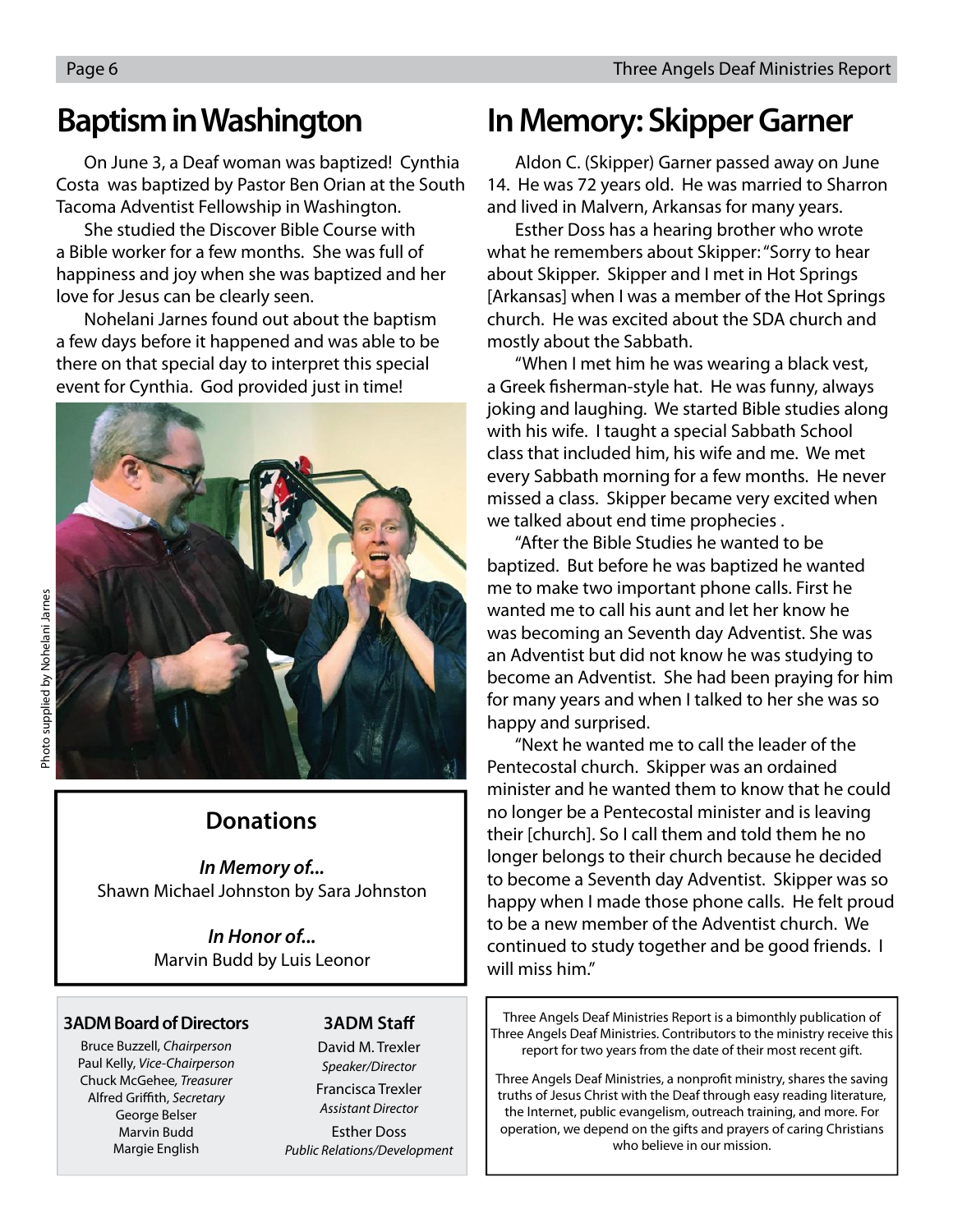### **3ADM Catalog -- All prices include USA shipping**

| <b>AMAZING BIBLE TRUTHS SERIES (7 DVDs)</b><br>14 Bible topics in ASL by Francisca Trexler. (no voice)                                                            | \$65.00 | \$15.00<br><b>BIBLE ADVENTURES DVD</b><br>8 Bible stories for children in sign language (no voice)                                                               |  |  |
|-------------------------------------------------------------------------------------------------------------------------------------------------------------------|---------|------------------------------------------------------------------------------------------------------------------------------------------------------------------|--|--|
| THE REVELATION OF JESUS CHRIST VIDEO SERIES<br>A set of 13 DVDs with 26 programs in ASL by<br>\$90.00<br>Pastor David Trexler. Includes study notes. (with voice) |         | <b>THE SEVENTH DAY (5 DVDs)</b><br>\$75.00<br>The history of the Sabbath. (CLOSED CAPTIONED)                                                                     |  |  |
| <b>LAST DAY EVENTS</b><br>What does Bible prophecy say about what will happen in<br>the future? With David Trexler (with voice)                                   | \$7.00  | <b>OUR WORLD A THEATER IN GOD'S UNIVERSE (DVD)</b><br>The battle between God and Satan<br><b>Hard Case</b><br>\$15.00<br>\$7.00<br>Paper Sleeve                  |  |  |
| SIGNS OF GOD'S LOVE #1 DVD<br>Salvation and God's love (with voice)                                                                                               | \$7.00  | <b>KEEPERS OF THE FLAME SERIES (2 DVDs)</b><br>\$45.00<br>8-part series on the history of the Christian church, and<br>the Adventist church. (ENGLISH SUBTITLES) |  |  |
| SIGNS OF GOD'S LOVE #2 DVD<br>What happens when you die? (with voice)                                                                                             | \$7.00  | <b>THE FINAL EVENTS (DVD)</b><br>What the Bible says about the last days by Doug<br>Batchelor. (ENGLISH SUBTITLES)<br>In Hard Case<br>\$15.00                    |  |  |
| <b>SIGNS OF GOD'S LOVE #3 DVD</b><br>God's law of love (with voice)                                                                                               | \$7.00  | In Paper Sleeve<br>\$7.00                                                                                                                                        |  |  |
| <b>SIGNS OF GOD'S LOVE #4 DVD</b>                                                                                                                                 | \$7.00  | <b>CAN YOU HEAR US?</b> (Booklet - 10 copies)<br>\$15.00<br>A quick reference guide to Deaf Ministry.                                                            |  |  |
| The Sabbath (with voice)<br>SIGNS OF GOD'S LOVE #5 DVD<br>Jesus' second coming (with voice)                                                                       | \$7.00  | <b>MARGIE ASKS WHY, EASY READING (Book)</b><br>\$7.00<br>The story about the battle between God and Satan.                                                       |  |  |
| <b>SIGNS OF GOD'S LOVE #6 DVD</b><br>Heaven and choices (with voice)                                                                                              |         | <b>STEPS TO CHRIST, EASY READING (Book)</b><br>\$7.00<br>A book that leads us to a better relationship with Jesus.                                               |  |  |
| <b>SIGNS OF GOD'S LOVE #7 DVD</b><br>The eight laws of health (with voice)                                                                                        | \$7.00  | THE STORY OF REDEMPTION, EASY READING<br>\$7.00<br>How sin began and how Jesus will save His people<br>from sin & eternal death.                                 |  |  |
| <b>SIGNS OF GOD'S LOVE #8 DVD</b><br>The beginning and end of evil (with voice)                                                                                   | \$7.00  | \$20.00<br><b>EASY-READING BAPTISMAL STUDIES</b><br>28 fundamental beliefs studies for baptismal candidates.                                                     |  |  |
| SIGNS OF GOD'S LOVE #9 DVD<br>Creationism and Young Age of the Earth (with voice)                                                                                 | \$7.00  | <b>SILENTLY GUIDED (Book)</b><br>\$15.00<br>Mario Romero's remarkable life's journey.                                                                            |  |  |
| SIGNS OF GOD'S LOVE or LAST DAY EVENTS DVDs<br>Orders of 20 or more - each DVD                                                                                    |         | \$35.00<br><b>ASL DVD LEARNING SYSTEM (2 DVDs)</b><br>"Getting Started in Signing" and "Say It With Signing."                                                    |  |  |
| Orders of 100 or more - each DVD                                                                                                                                  | \$4.00  | <b>CD-ROM: HYPERSIGN INTERACTIVE DICTIONARY OF ASL</b><br>Full protient de communes en existence en la distribucció                                              |  |  |

Full-motion video; age specific vocabulary.  $\frac{1}{2}$  \$ 25.00

| <b>Product Name</b>            |  |  | Quantity | Price                                                     | Subtotal |  |
|--------------------------------|--|--|----------|-----------------------------------------------------------|----------|--|
|                                |  |  |          |                                                           |          |  |
|                                |  |  |          |                                                           |          |  |
|                                |  |  |          |                                                           |          |  |
|                                |  |  |          |                                                           |          |  |
|                                |  |  |          | Total                                                     |          |  |
| <b>Name</b><br><b>Address</b>  |  |  |          | Please make your check or<br>money order payable to:      |          |  |
| $City_$<br><b>State</b><br>Zip |  |  |          | <b>Three Angels Deaf Ministries</b><br><b>PO Roy 1946</b> |          |  |

**\*\* Please print. Contact us for orders outside the USA for shipping costs.**

**PO Box 1946 Greenbelt, MD 20768**